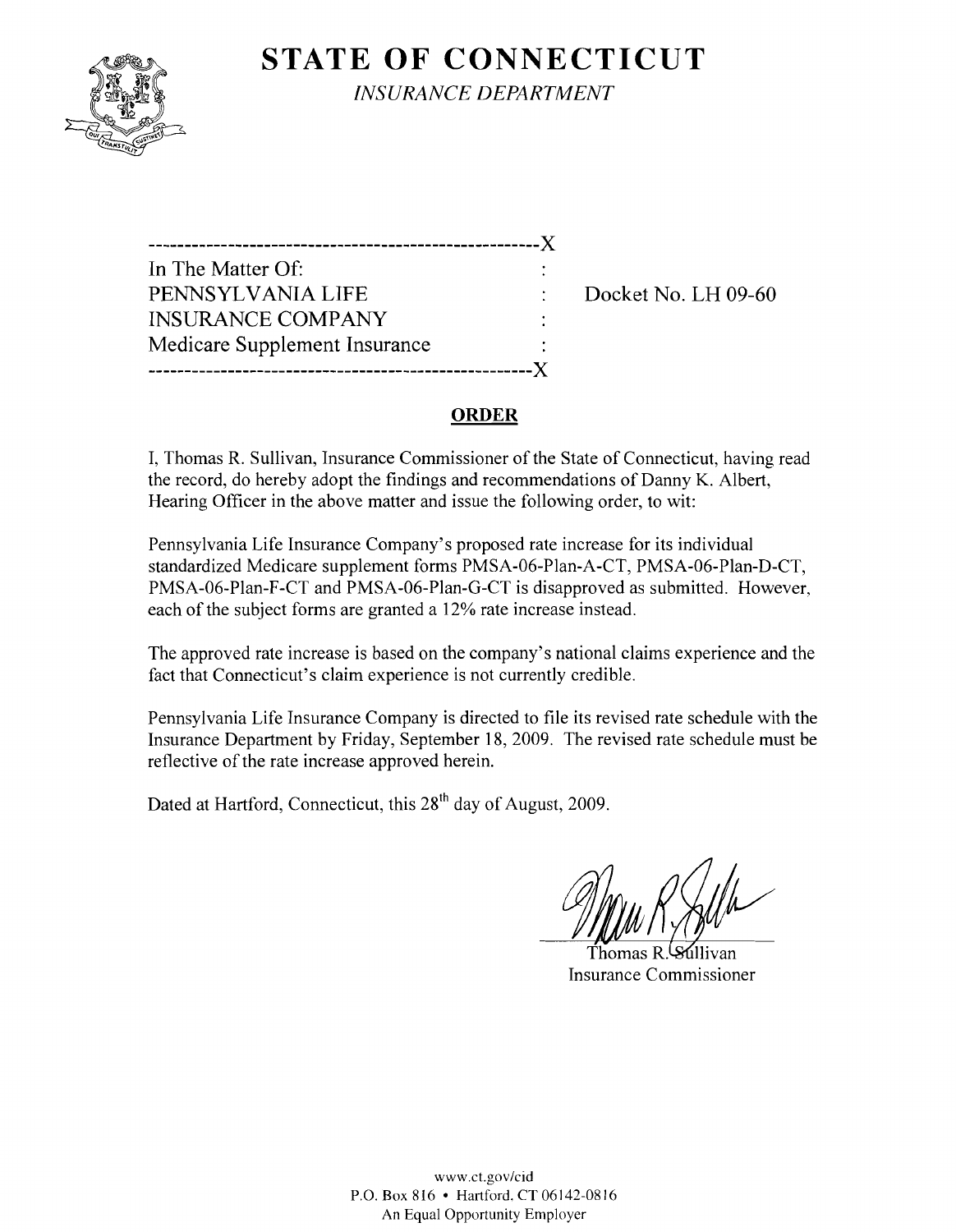# **STATE OF CONNECTICUT** *INSURANCE DEPARTMENT*

| ------------------------      |    |
|-------------------------------|----|
| In The Matter Of:             |    |
| PENNSYLVANIA LIFE             |    |
| <b>INSURANCE COMPANY</b>      |    |
| Medicare Supplement Insurance |    |
| -----------------------       | X. |
|                               |    |

Docket No. LH 09-60

# **PROPOSED FINAL DECISION**

# 1. **INTRODUCTION**

The Insurance Commissioner of the State of Connecticut is empowered to review rates charged for individual and group Medicare supplement policies sold to any resident of this State who is eligible for Medicare. The source for this regulatory authority is contained in Chapter 700c and Section 38a-495a of the Connecticut General Statutes.

After due notice a hearing was held at the Insurance Department in Hartford on July 30, 2009 to consider whether or not the rate increase requested by Pennsylvania Life Insurance Company on its individual standardized Medicare supplement business should be approved.

No members from the general public attended the hearing.

No representatives from Pennsylvania Life Insurance Company attended the hearing.

The hearing was conducted in accordance with the requirements of Section 38a-474, Connecticut General Statutes, the Uniform Administrative Procedures Act, Chapter 54 of the Connecticut General Statutes, and the Insurance Department Rules of Practice, Section 38a-8-1 et seq. of the Regulations of Connecticut State Agencies.

A Medicare supplement (or Medigap) policy is a private health insurance policy sold on an individual or group basis which provides benefits that are additional to the benefits provided by Medicare. For many years Medicare supplement policies have been highly regulated under both state and federal law to protect the interests of persons eligible for Medicare who depend on these policies to provide additional coverage for the costs of health care.

Effective December 1, 2005, Connecticut amended its program of standardized Medicare supplement policies in accordance with Section 38a-495a of the Connecticut General Statutes, and Sections 38a-495a-l through 38a-495a-21 of the Regulations of Connecticut Agencies. This program, which conforms to federal requirements, provides that all insurers offering Medicare supplement policies for sale in the state must offer the basic "core" package of benefits known as Plan A. Insurers may also offer anyone or more of eleven other plans (Plans B through L).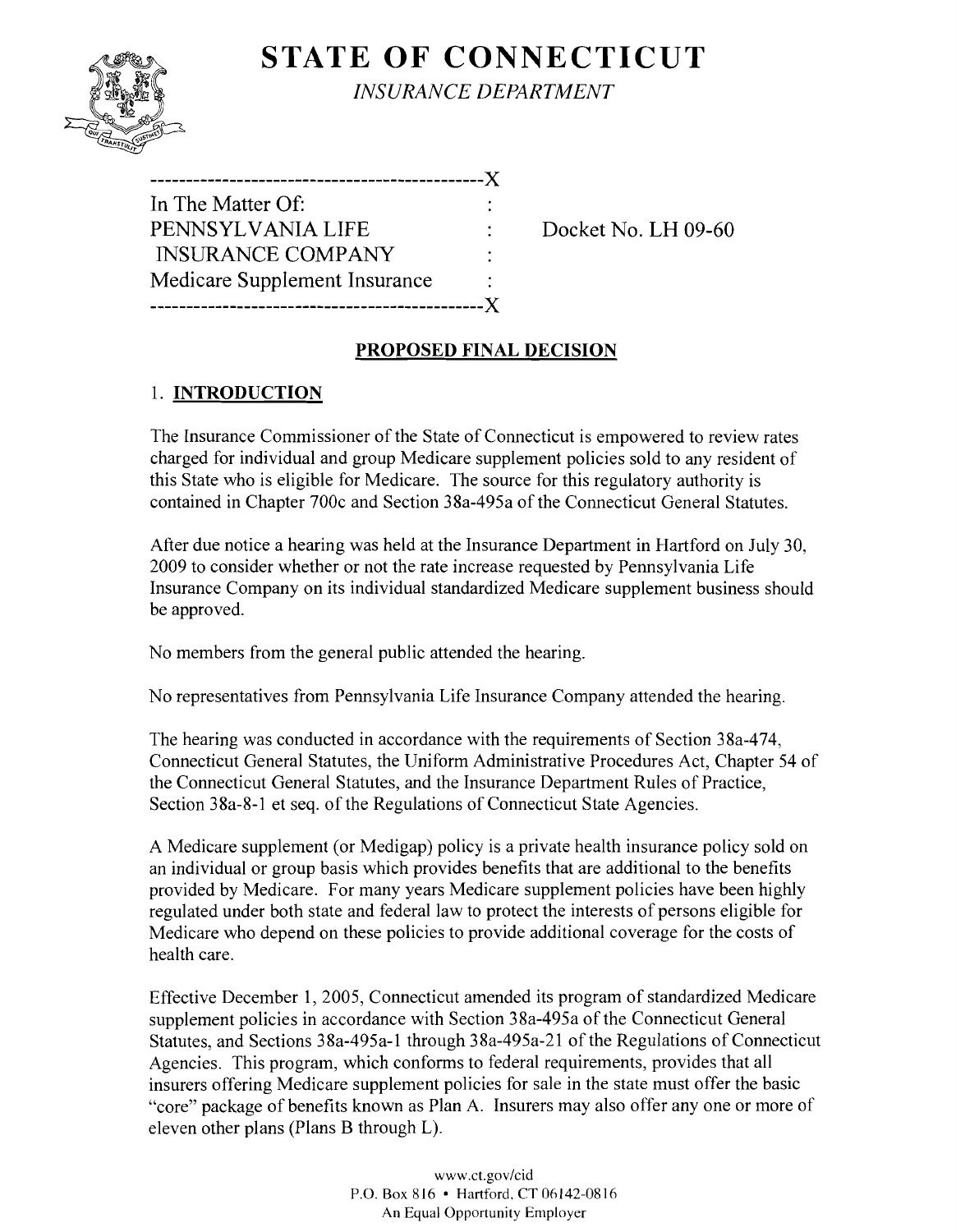Effective January 1,2006, in accordance with Section 38a-495c of the Connecticut General Statutes (as amended by Public Act 05-20) premiums for all Medicare supplement policies in the state must use community rating. Rates for Plans A through L must be computed without regard to age, gender, previous claims history or the medical condition of any person covered by a Medicare supplement policy or certificate.

The statute provides that coverage under Plan A through L may not be denied on the basis of age, gender, previous claims history or the medical condition of any covered person. Insurers may exclude benefits for losses incurred within six months from the effective date of coverage based on a pre-existing condition.

Effective October 1, 1998, carriers that offer Plan B or Plan C must make these plans as well as Plan A, available to all persons eligible for Medicare by reason of disability.

Insurers must also make the necessary arrangements to receive notice of all claims paid by Medicare for their insureds so that supplemental benefits can be computed and paid without requiring insureds to file claim forms for such benefits. This process of direct notice and automatic claims payment is commonly referred to as "piggybacking" or "crossover".

Sections 38a-495 and 38a-522 of the Connecticut General Statutes, and Section 38a-495a-10 of the Regulations of Connecticut Agencies, state that individual and group Medicare supplement policies must have anticipated loss ratios of 65% and 75%, respectively. Under Sections 38a-495-7 and 38a-495a-10 of the Regulations of Connecticut Agencies, filings for rate increases must demonstrate that actual and expected losses in relation to premiums meet these standards, and anticipated loss ratios for the entire future period for which the requested premiums are calculated to provide coverage must be expected to equal or exceed the appropriate loss ratio standard.

Section 38a-473 of the Connecticut General Statutes provides that no insurer may incorporate in its rates for Medicare supplement policies factors for expenses that exceed 150% of the average expense ratio for that insurer's entire written premium for all lines of health insurance for the previous calendar year.

### II. **FINDING OF FACT**

After reviewing the exhibits entered into the record ofthis proceeding, and utilizing the experience, technical competence and specialized knowledge of the Insurance Department, the undersigned makes the following findings of fact:

- 1. Pennsylvania Life Insurance Company is requesting a rate increase of 19.5% on its individual standardized plans A, D, F and G.
- 2. There were 71 policies in-force in Connecticut and 8,013 policies nationwide as of 12/31/08.
- 3. The company offers Plan A to the disabled.